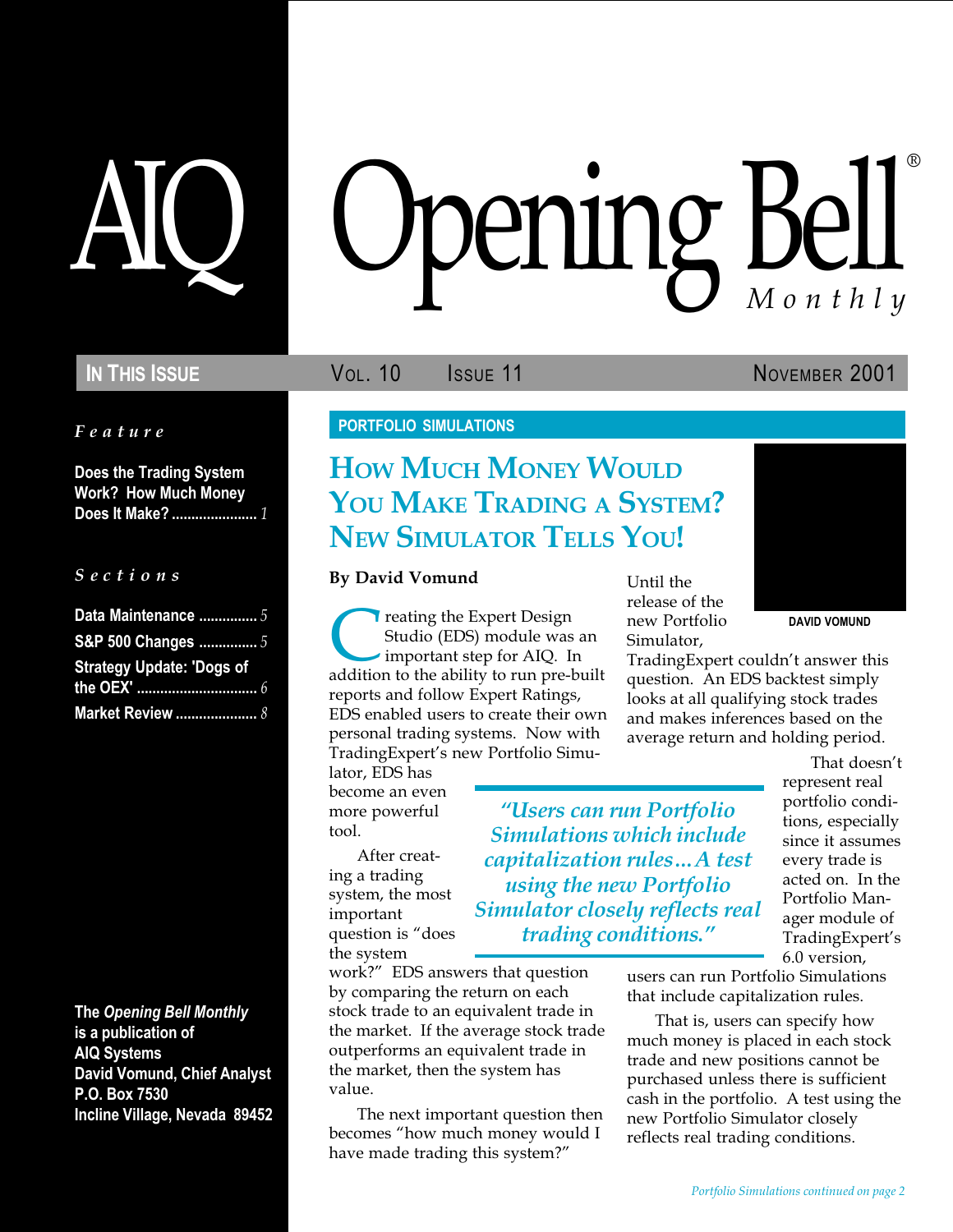## AIQ Opening Bell

#### PORTFOLIO SIMULATIONS continued . . .

Backtesting a system by looking at an average of all trades can yield different results than backtesting a system using strict capitalization rules. Let's look at an extreme example using the Citizen Kane EDS model that we covered in the April 2000 Opening Bell.

In quick review, the Citizen Kane EDS model looks for stocks that have corrected by at least 30% sometime in the last 10 to 50 days. In addition, their Volume Accumulation Percent (VaPct) indicator must be above zero and trending higher.

In **Figure 1** we see an EDS backtest of this system for the year 1998. The results are very impressive. With a 14-calendar day holding period, the average trade using an S&P 500 database made 6.79% compared to an equivalent trade of 3.18% for the S&P 500. The Average Annual ROI shows a 174% return!

Now let's look at the return of this model for the same time period computed with the new Portfolio Simulator. For our example, we will assume that the account starts with \$100,000 and each stock purchase represents 10% of the entire portfolio. Under these

#### PLEASE SEND CORRESPONDENCE TO:

Opening Bell Monthly G.R. Barbor, Editor P.O. Box 7530 Incline Village, NV 89452

AIQ Opening Bell Monthly does not intend to make trading recommendations, nor do we publish, keep or claim any track records. It is designed as a serious tool to aid investors in their trading decisions through the use of AIQ software and an increased familiarity with technical indicators and trading strategies. AIQ reserves the right to use or edit submissions.

For subscription information, phone 1-800-332-2999 or 1-775-831-2999.

© 1992-2001, AIQ Systems

| XDBBBBA 10 EFF<br>Sanney Postero                                                                                                                       |                          |                                       |                                             |                      |  |
|--------------------------------------------------------------------------------------------------------------------------------------------------------|--------------------------|---------------------------------------|---------------------------------------------|----------------------|--|
| Drickenk area                                                                                                                                          |                          | Werger                                | Leser                                       | <b>Neutral</b>       |  |
| Mundow of trades in twitt<br>Avesage periods per bade                                                                                                  | 173<br>$-14$             | **********<br>123<br>14               | ----------<br>50<br>14                      | ----------<br>D<br>b |  |
| Maximum Profit/Lase<br>Average Drawdown:<br>Avenue ProWLerr:<br>Average SP/C Profit/Lozz                                                               | 17.44円<br>6.79%<br>3.18% | 68.16%<br>(3.66) 内<br>14.61%<br>5.22% | FR.341%<br>116,75(%)<br>112,461%<br>(1,061) |                      |  |
| Probability.<br><b>Binesson Annual ROI</b><br>Annual SPX Buy & Hold)                                                                                   | 174.41%<br>26.14%        | 71.10%<br>374, 92%                    | <b>20.98%</b><br>(321, 658%)                |                      |  |
| <b>Fewerd Flok Rate:</b>                                                                                                                               | 2.88                     |                                       |                                             |                      |  |
| Start leat date:<br>Eadtest date                                                                                                                       | 01/01/08<br>12/31/98     |                                       |                                             |                      |  |
| Using list SP500<br>Includes Open Positions (S)<br>Pricing Summary<br>Entry price: [Open]<br>Exhipsion: [Open]<br>Exit Summates<br>Hold for 18 periods |                          |                                       |                                             |                      |  |

constraints, we find that the return is dramatically lower. In Figure 2 we see the \$100,000 account grew to just \$101,148, a return of only 1.15%.

How can one backtest show a 174% return on investment when another test shows a 1.1% return on investment? The answer is

model buys stocks that have corrected 30%. As the market corrected many stocks passed the model. These trades turned very profitable when the market rallied.

How can one backtest show a 174% return on investment when another test shows 1.1%? The answer is that the EDS backtest assumes all trades are acted on, whereas the Portfolio Simulator only buys stocks when the account has cash available.

In Figure 1 we saw there were 173 trades during 1998. Upon closer examination of the trades we found that there were

that the EDS backtest assumes all trades are acted on, whereas the Portfolio Simulator only buys stocks when the account has cash available.

Remember, in 1998 the market experienced a swift and sharp correction in the fall and then quickly rallied and didn't look back. That type of market activity works perfectly for our Citizen Kane trading model because the

only 16 trades from January through July. When the market corrected in October, more stocks passed the screening. In the month of October alone there were 82 trades. Most of these trades were profitable because they came at the market low. Then again, at the market low even a dart throwing system would be extremely profitable.

The problem with this test is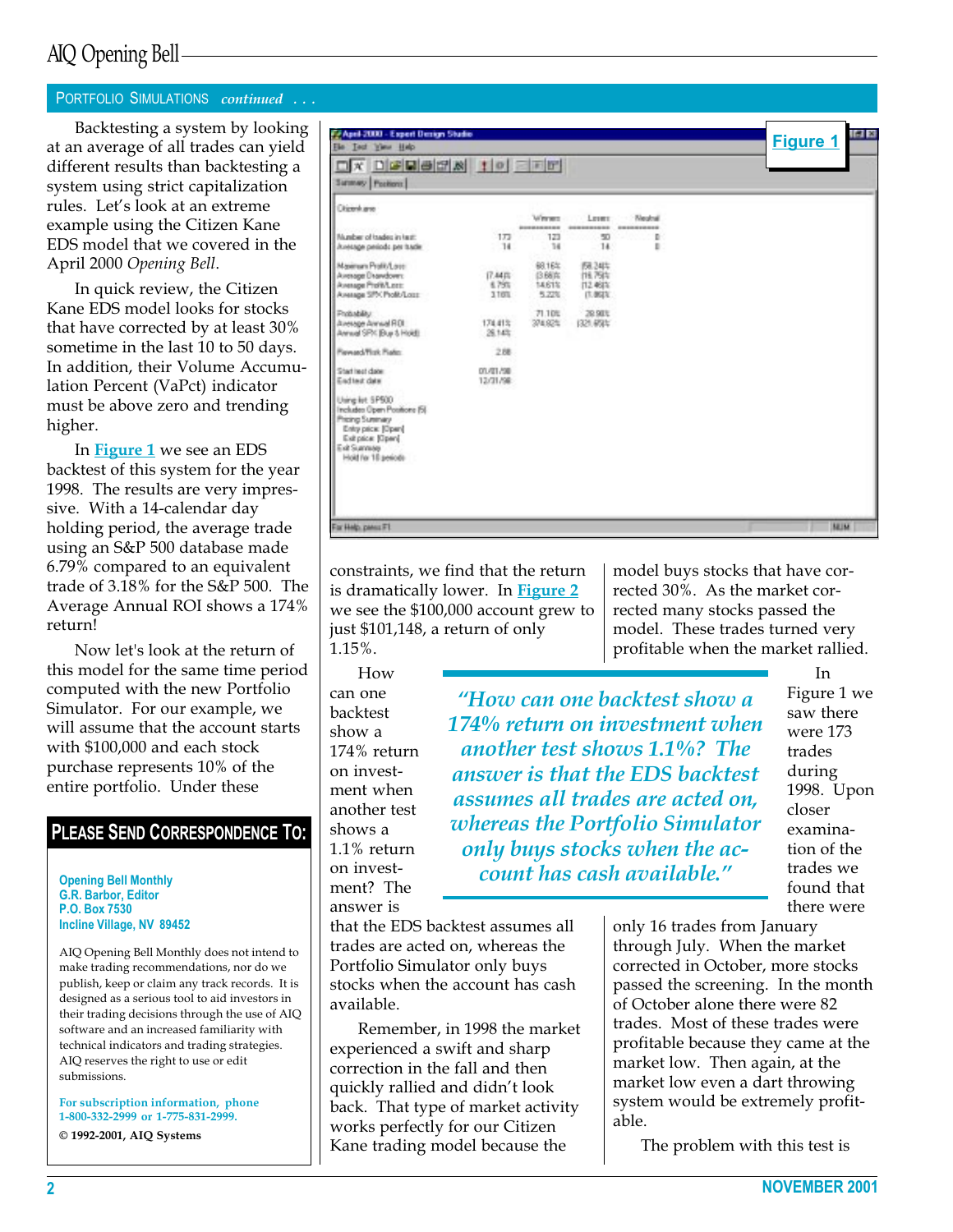#### PORTFOLIO SIMULATIONS continued . . .

that you wouldn't be able to act on all the 82 stock trades in October. Eventually, the portfolio is fully invested. That's why the Portfolio Simulator provides a more realistic representation of how a trading system would perform. Using the Portfolio Simulator, only 19 of the 82 trades in October were acted on.

I specifically chose this model and the time period tested to show an extreme situation. Most often, EDS and Portfolio Simulator backtests agree much more closely. Yet this example clearly demonstrates the differences between the two backtesting methods and it shows how the more realistic Portfolio Simulator approach better reflects the return one might see from a particular trading system.

In order to perform a Portfolio Simulation, you first need an EDS screening model. You can either create a model or download one of the models that we've featured in past Opening Bell issues from AIQ's web page at www.aiqsystems.com.

Once you have decided on an EDS model, you are ready to set up

| $\overline{H}$ $\overline{H}$ of<br>A 1936<br>A 1939 | <b>Parkley</b><br><b>Stop Louis</b><br>Moorent Statistics/Analysis                        | <b>Tomaction</b>                           | <b>Journal</b>              | Nated<br><b>Closed</b>           | <b>Graph</b>             | 回                               |
|------------------------------------------------------|-------------------------------------------------------------------------------------------|--------------------------------------------|-----------------------------|----------------------------------|--------------------------|---------------------------------|
| 4 2000<br>A KANE                                     |                                                                                           |                                            | Winner                      | Lyser                            | Neutral                  | 쁴                               |
| <b>B-A KE</b>                                        | Number of tracket:<br>Average periods per trade                                           | T8<br>14                                   | ---------------<br>29<br>14 | *************<br>30<br>14        | --------------<br>a<br>a |                                 |
|                                                      | Maximum Profit/Loyer<br>Average Drawdown:<br>Avenua Profit/Long                           | 19.394%<br>0.353                           | 32,48%<br>(343%)<br>10.88%  | 146,198%<br>115,364%<br>(10.041) |                          |                                 |
|                                                      | Pichability<br>Average Annual FIO1:                                                       | 1435                                       | 50,00%<br>276.62%           | 50,003<br>1256.971%              |                          |                                 |
|                                                      | Reward/Rick Ratio:                                                                        | 1.08                                       |                             |                                  |                          |                                 |
|                                                      | Pottake:<br><b>Stating Balancer</b><br>Ending Balance:<br><b>Gain/Lone</b><br>Bain/Loss & | 100000.00<br>101149.94<br>1149.94<br>1.15% |                             |                                  |                          | 뇌                               |
|                                                      |                                                                                           | œ                                          | <b>Dirt</b>                 |                                  |                          | ×<br><b>GHI</b><br>48.94<br>100 |

the backtest. Open TradingExpert's Quick Launch Menu and select the Portfolio Manager module. In Portfolio Manager, click the New Simulation icon (the fourth icon from the left). In the first box on the Portfolio Simulation screen, enter a name for the simulation test.

| U                                             | <b>IS SEEQ ELECTRICIAL CONSUMING</b><br>×<br>Smaladon Account Information<br>Partolic                                                                                                                                                                                                                                                                                                                                                                                                                                                                                                                     |                                                                    |
|-----------------------------------------------|-----------------------------------------------------------------------------------------------------------------------------------------------------------------------------------------------------------------------------------------------------------------------------------------------------------------------------------------------------------------------------------------------------------------------------------------------------------------------------------------------------------------------------------------------------------------------------------------------------------|--------------------------------------------------------------------|
| 1998<br>1995<br>8.2000<br><b>KANE</b><br>2 从王 | <b>Strategy Properties</b><br>▣<br>Strange Eat Enty: Capitaliston Picing Tickers<br>All selected conditions teart be net to quality a position for entry.<br>C Do not any capitalization sales.<br>there:<br>V<br>۰<br><b># 10.00</b><br>percent of perfolio value.<br>ĭ<br><b>P</b> Doepute every 21<br>u<br>das<br>٠<br>Compute when portfolio yakes changes [11131 percent<br>T dilow partial ends, but never less than 1777<br>thans.<br>IT No loge than<br>new kides per day.<br>No more than<br>open pastions.<br>ш<br>T Maintain capital reserve of at least<br><b>TAGE IS</b><br>F Evanid postane | Legend<br>LineT: Postfolio Value                                   |
|                                               | Carcel<br>DK<br>Heb<br>Invento<br>Ram<br>Cancel                                                                                                                                                                                                                                                                                                                                                                                                                                                                                                                                                           | GaryTone<br>×<br>1,148.94<br>816<br>130<br>8:00<br>1,148.98<br>115 |

If you wish, use the Description and Comments boxes to enter additional information. Select a broker from the pull-down menu. Commission rates are determined by the broker you select.

Under the Strategy box click New. The Strategy screen that appears is where you select the EDS file that contains the entry rules and any other statements that you will need to implement the strategy. In the Strategy Name box, input a name that identifies the strategy. The name should include a description of the strategy's stock entry criteria.

To select the EDS file that you want to use, click the button with three dots  $(...)$ . Then use the Open box to find and highlight the file name. Then click Open. When the Strategy box reappears, click Next.

The next few screens are used to specify exit and entry rules and capitalization criteria. The capitalization screen is shown in **Figure 3**. For our test we stated that each stock position shall represent 10%

Portfolio Simulations continued on page 4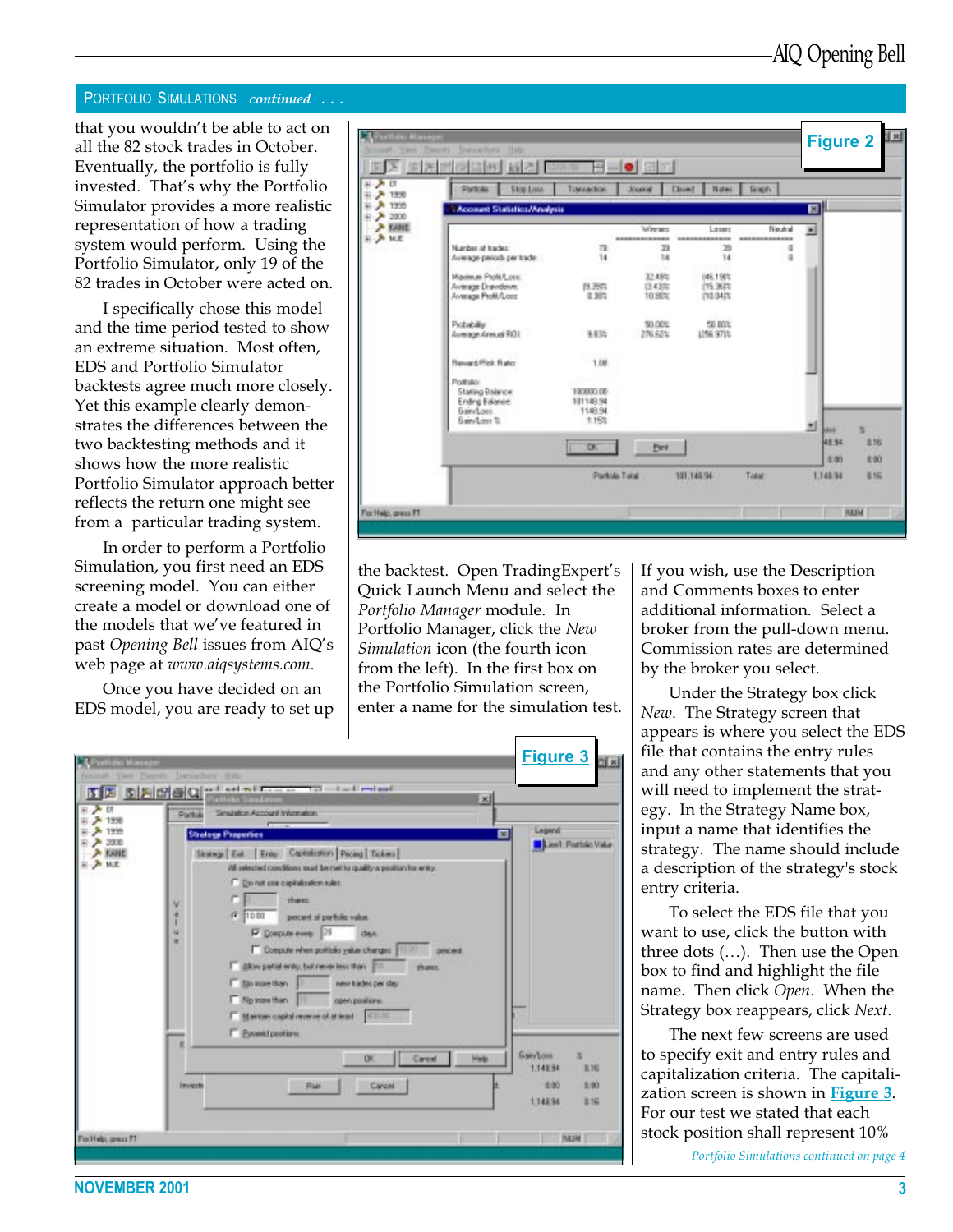## AIQ Opening Bell

### PORTFOLIO SIMULATIONS *continued ...*

of the portfolio value at the time of purchase. This implies that a fully invested portfolio contains 10 stocks. In addition, we specified that portfolio value is to be recomputed every 20 days.

Users also have the ability to allow for partial entry, to specify a maximum number of trades per day, and to specify minimum reserves. We left these boxes unchecked.

After clicking Finish, the Portfolio Simulation Screen reappears. Enter the starting cash balance, the start date of the backtest, the end date of the backtest, and an index to compare results to. To run the simulation click Run.

Editors Note: a more detailed description of this process is found in TradingExpert's User Reference Manual beginning on page 469. A detailed step-by-step procedure is found on page 480.

In our simulation there were many occasions where stocks passed our screening but could not be purchased because of insufficient funds in the portfolio. For example, 10 stocks passed the screen but only two could be purchased. In such cases, the system picks which stocks are purchased. The default method is simply alphabetical order. Obviously there are better tie breaker systems.

For a more sophisticated tie breaker system, Portfolio Simulation allows you to create indicator based tie breaker rules through the use of User Defined Functions. A User Defined Function is a rule created by the user that includes the is identifier. To use an indicator as part of a tie breaking process, simply insert a User Defined Function in the EDS model.

For example, if we wanted to

| 피 - 시 피<br>主 入 1938<br>※ 入 1939     |                                                                                                                                                                                             | Partoli - Smilaton Account Information<br><b>Strategy Properties</b> | <b>ID</b> BREEQ HOLD COMPANY<br>$-$                                                                         |                               | $\vert x \vert$<br>囩 |                                               |                          |
|-------------------------------------|---------------------------------------------------------------------------------------------------------------------------------------------------------------------------------------------|----------------------------------------------------------------------|-------------------------------------------------------------------------------------------------------------|-------------------------------|----------------------|-----------------------------------------------|--------------------------|
| ※ 入 2000<br>> KANE<br><b>E-A KE</b> | αŧ<br>$01 - 1$<br>01d<br>mil<br>$\sigma$ <sub>1</sub><br>GT7<br>an J<br>Of all<br>0trl<br>01/<br><b>CEN</b><br><b>azy</b><br>œ/<br>02V<br>62/<br>02v<br>02/<br>œ.<br>OG/<br>CD <sup>1</sup> | <b>Entry rate:</b><br>Elanking UDP:<br>Tie besaker LOF               | Strategy Evil Errity Capitalistics Pickey Tickers<br>Climitane<br><b>Pluk2</b><br>C assenting<br>C Apending | IF Desperating<br>F Desperang | 团<br>۰<br>٠          |                                               |                          |
|                                     | Invento                                                                                                                                                                                     |                                                                      | Ram                                                                                                         | DK<br>Carcel  <br>Cancel      | Heb                  | <b>GaryTour</b><br>519493<br>1.00<br>5,194.53 | ×<br>189<br>E-20<br>8.49 |

select which stocks were purchased based on the level of their Volume Accumulation Percent indicators, then the following User Defined Function would be inserted in the EDS model:

Using a technical indicator to determine which stock to buy when there are insufficient funds to buy all stocks that pass a screening is obviously a better method than simply buying those stocks that appear near the top of the alphabet.

#### Rule1 is [Va pct].

If we wanted to use the 45-day slope of Volume Accumulation Percent as the tie breaker, then the EDS model would include the following function:

#### Rule2 is Slope([Va pct],45).

With the User Defined Functions created, we can modify our Portfolio Simulation to include the new tie breaker rule. To modify our previous simulation, open the Portfolio Manager and on the left section of the screen double-click the strategy name. On the Portfolio

Simulation Screen click Edit. Click the Entry folder. The Entry Rule may already contain the EDS rule name that is associated with the buy strategy.

We enter our tie breaker rule under the next section, Ranking UDF (**Figure 4**). By clicking on the arrow, the User Defined Function rule name should appear. Click Ascending if a low score is what you desire or click Descending if a high score is better.

Using a technical indicator to determine which stock to buy when there are insufficient funds to buy all stocks that pass a screening is obviously a better method than simply buying those stocks that appear near the top of the alphabet.

We ran the same backtest but in tie breaker situations we wanted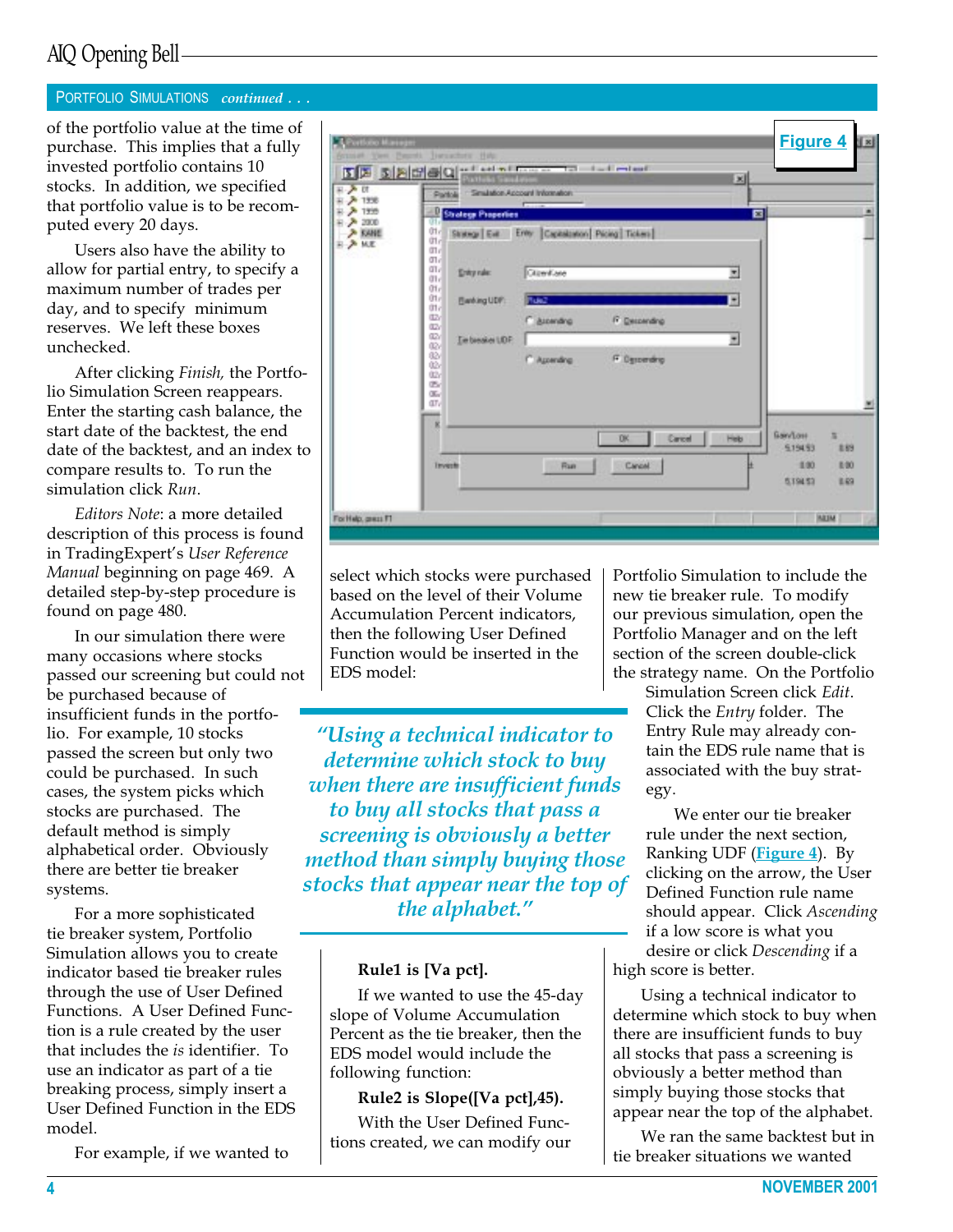#### PORTFOLIO SIMULATIONS continued . .

the system to pick the stock with the highest slope of the Volume Accumulation Percent indicator. Therefore, in the Strategy Properties screen we selected Rule2 listed above and clicked Descending. As a result, our overall return increased by 4%.

Our focus in this article has been on the use of the Portfolio Simulator but that doesn't imply that the backtesting functions in the Expert Design Studio should be ignored. Because it looks at the activity of every stock that passes the screening, the Expert Design Studio's backtesting function is often a better choice when creating a model.

Once a model is created, then it should be tested using the Portfolio Simulator. It will tell you how the model would have performed during the time period selected.

Be careful not to tweak models too much based on Portfolio Simulator results. Since the simulator only buys stocks when cash is available, its test will have fewer trades than a test in the Expert Design Studio and it is easy to overoptimize a strategy, leading to poor future results.  $\blacksquare$ 

David Vomund publishes VIS Alert, a weekly investment newsletter. For a sample copy of the newsletter, call (775) 831-1544 or go to www.visalert.com.

#### Please Note

The information in this newsletter is believed to be reliable but accuracy cannot be guaranteed. Past performance does not guarantee future results.

STOCK DATA MAINTENANCE

#### The following table shows stock splits and other changes:

| <b>Stock</b>           | <b>Ticker</b> | Split | Approx. Date |
|------------------------|---------------|-------|--------------|
| <b>Advance PCS</b>     | <b>ADVP</b>   | 2:1   | 11/05/01     |
| Amer Business Fin.     | ABFI          | 10%   | 11/06/01     |
| Koss Corp              | <b>KOSS</b>   | 2:1   | 11/06/01     |
| MEDTOX Sci.            | <b>TOX</b>    | 10%   | 11/12/01     |
| Summit Financial Corp. | <b>SUMM</b>   | $5\%$ | 11/12/01     |
| Fuller (HB) Co.        | <b>FULL</b>   | 2:1   | 11/19/01     |
| Brown & Brown          | BRO           | 2:1   | 11/22/02     |
| Multi-Coor Corp.       | LABL          | 3:2   | 12/03/01     |

#### Trading Suspended:

Alliance Forest Prod. (PFA) Cheap Tickets Inc. (CTIX) CMI Corp. (CMI) Euphonix Inc. (EUPH) Exodus Communic. (ETA) Galileo Int'l (GLC) IBP Inc. (IBP) Picture Tel Corp (PCTL) Polaroid (PRD) Prime Retail (PRT) Telescan (TSCN) Texaco Inc. (TX)

#### Name Changes:

Chevron Corp. (CHV) to Chevron Texaco Corp (CVX) Kansas City Power & Light (KLT) to Great Plains Energy (GXP) Professional Detaining Inc. (PDII) to PDI Inc. (PDII) Riddell Sports (RDL) to Varsity Brands (RDL) SciQuest.com Inc. (SQST) to SciQuest Inc. (SQST)

#### S&P 500 Changes

#### Changes to the S&P 500 Index and Industry Groups:

TECO Energy (TE) replaces Global Crossing (GX). TE is added to the Electric Companies (ELECTCOM) group.

Equity Office Properites (EOP) replaces Texaco Inc. (TX). EOP is added to the Real Estate Investment Trusts (REITRUST) group.

Ecolab Inc. (ECL) moves from the Diversified Commercial Services (SERVICED) group to the Specialty Chemicals (CHEMICAS) group.

Chevron (CHV) is changed to Chevron-Texaco (CVX).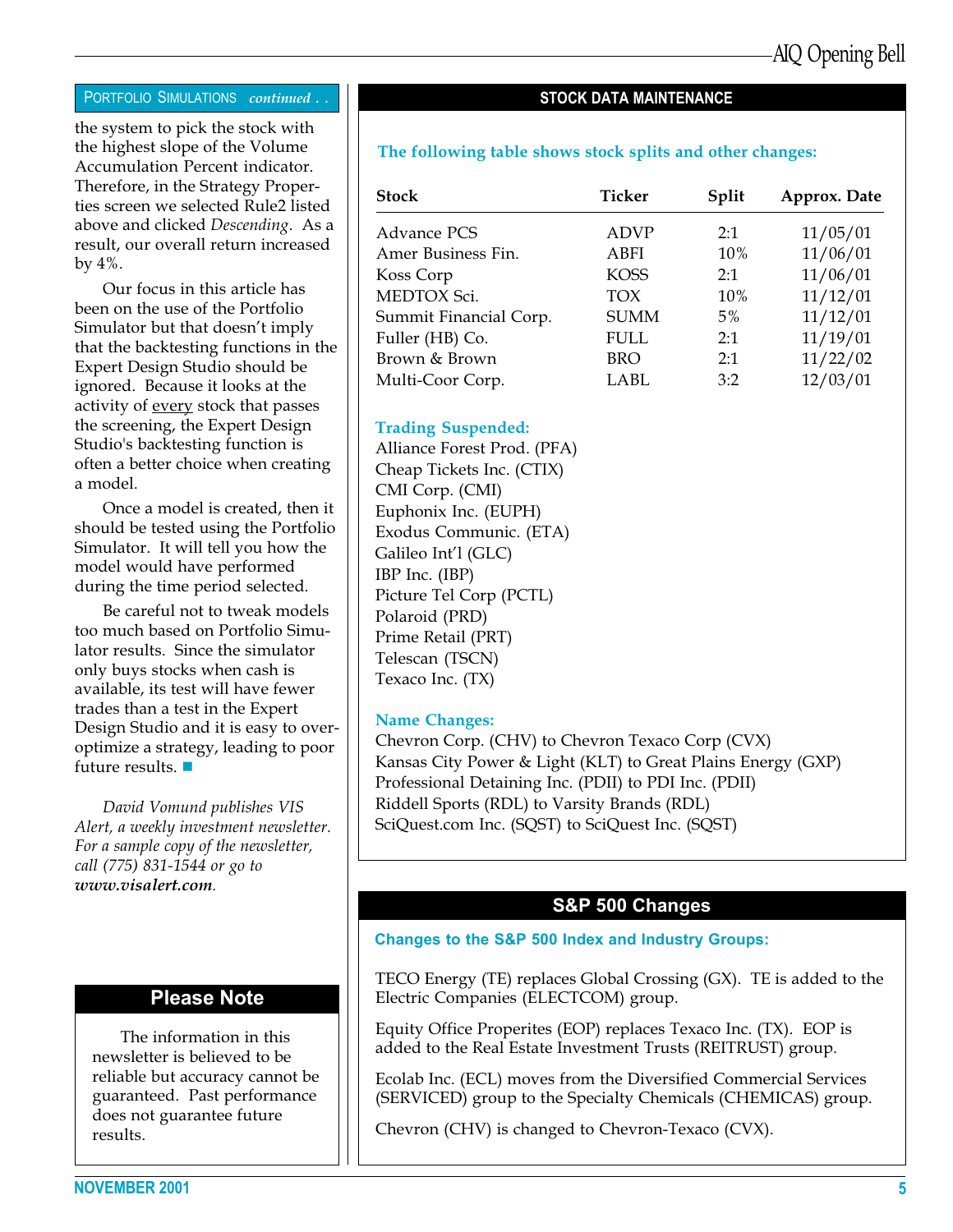## STRATEGY UPDATE

# THROUGH SEPTEMBER, 2001 --'DOGS OF THE OEX' STOCKS UP AN AVERAGE OF 8.67%

#### By David Vomund

In the mid 1990's, the Dogs of<br>the Dow investing strategy<br>gained great popularity. Mu-<br>tual funds were formed that follow n the mid 1990's, the Dogs of the Dow investing strategy gained great popularity. Muthat specific strategy. Its popularity waned in the late 1990's as growth investing became the rage. The Dogs of the Dow strategy is a value strategy, and it underperformed badly at the height of the bubble.

Just as investors gave up on the strategy, the technology bubble burst and value investing began to outperform growth investing. The Dogs of the Dow strategy began to outperform again.

To quickly review the Dogs of the Dow strategy, on the first trading day of each year, you buy the ten highest yielding Dow stocks and hold them for the rest of the year. The portfolio is rebalanced using the same strategy at the start of every year.

In the March 1998 Opening Bell, we took the concept of the Dogs of the Dow strategy and modified it to non-Dow stocks. Our concern was

|      |                           | <b>Table 1</b>     |
|------|---------------------------|--------------------|
|      |                           |                    |
|      | <b>Percentage Returns</b> |                    |
| Year | Dogs                      | <b>S&amp;P 500</b> |
| 1995 | 37.78                     | 37.58              |
| 1996 | 16.23                     | 22.96              |
| 1997 | 27.34                     | 33.36              |
| 1998 | 4.77                      | 28.58              |
| 1999 | 4.72                      | 21.04              |
| 2000 | 9.35                      | -9.10              |
| 2001 | 8.67                      | $-20.39$           |
|      | Average $= 15.55$         | 16.29              |



that because too many people were following the Dogs of the Dow strategy it would stop working.

We also did not know the reason for the good historical

results of this strategy. Was its success due to the fact that only Dow stocks were purchased or was it because high yielding stocks were purchased?

If the success was

due to the Dow stock limitation then we wouldn't be able to successfully change the strategy. We suspected that the important part of the strategy was that the stocks had

a high yield.

In fact, James O'Shaughnessy in What Works on Wall Street found that buying high yielding large-cap stocks is an effective strategy. The

On January 2 of each year, we purchased the 10 highest yielding stocks in the OEX and held them for an entire year at which time a new list of high yielding stocks was purchased."

stocks don't necessarily have to be in the Dow, but they must have a large capitalization.

Our goal was to apply this strategy to a set of largecap stocks that weren't neces-

sarily Dow stocks. We decided to run a test of the stocks in the S&P 100 index, otherwise known as the OEX.

On January 2 of each year, we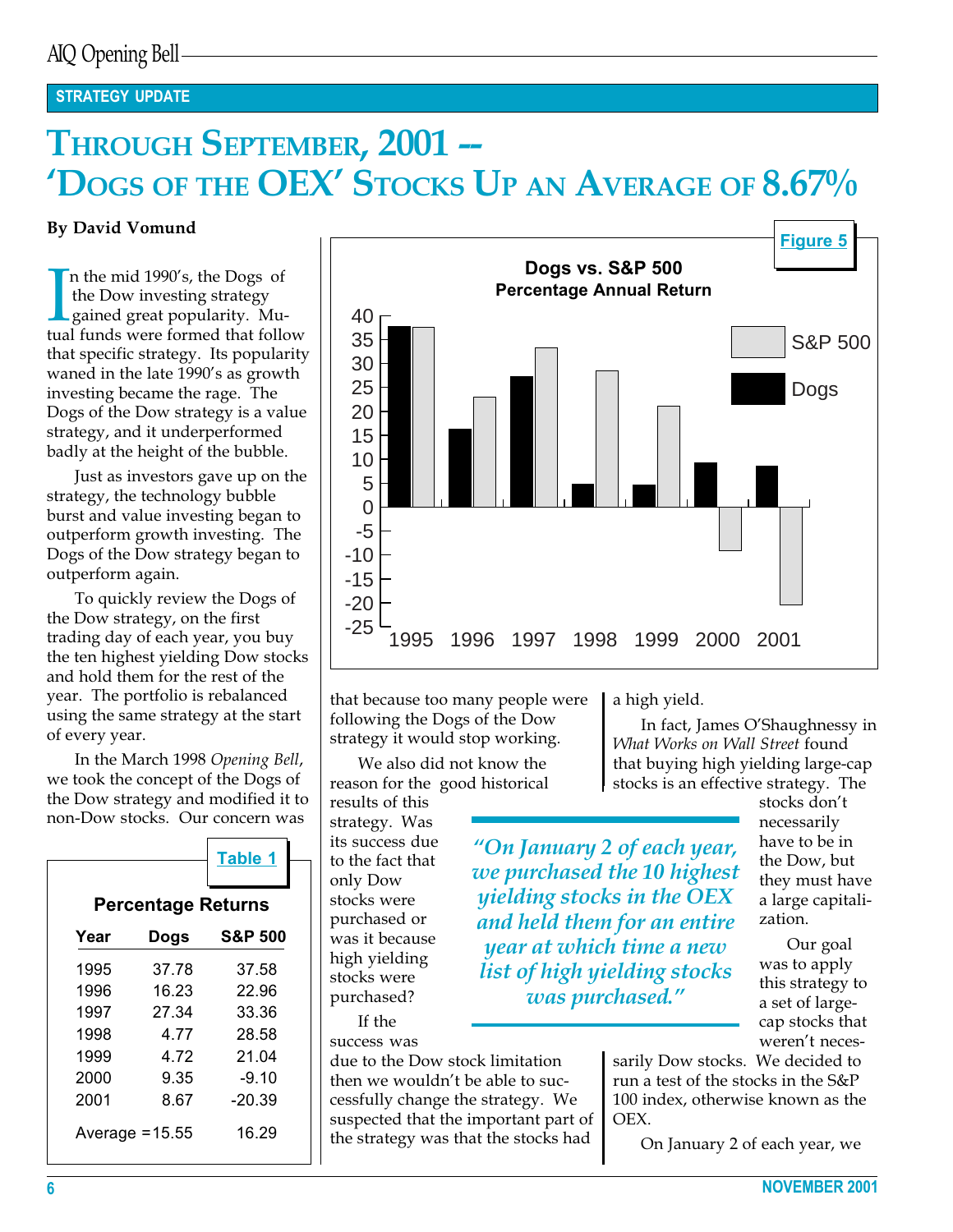#### STRATEGY UPDATE continued ...

purchased the 10 highest yielding stocks in the OEX and held them for an entire year at which time a new list of high yielding stocks was purchased.

Table 1 and Figure 5 show the annual returns from this strategy compared to the S&P 500 index. Dividend yields are included in both return figures. We see that the average return from our Dogs of the OEX strategy is 15.55%, just slightly below the  $S\&P 500's$  return.

The results of our test don't necessarily mean that the strategy is ineffective. This is a conservative strategy. It typically holds conservative stocks and the standard deviation of the portfolio is less than that of the market. Its return is about in line with the market's return but it has not had a losing year. The return is more conservative (i.e., less volatile).

In 2001 through September 28, the Dogs of the OEX stocks are up an average of 8.67%. Figure  $6$  is a chart of an industry group containing this year's portfolio. The portfolio performed extremely well through much of the year until the



September terrorist attacks. Although results are still positive, most of the year's gains were given back in September.

In order to follow this strategy, you have to create a list file of the S&P 100 stocks and then sort them based on their dividend yields. To

|                                 | plateleimi<br><b>Strings ME Criteria for Selected Fields</b> | <b>Industrial</b><br><b>Stationary</b>                |                       |                  |                                                       |  |
|---------------------------------|--------------------------------------------------------------|-------------------------------------------------------|-----------------------|------------------|-------------------------------------------------------|--|
|                                 | Selected Field                                               |                                                       | Spirt<br><b>Brdee</b> | Rating<br>Weight |                                                       |  |
|                                 | Dividend Vield                                               |                                                       | Descending            | 18               |                                                       |  |
|                                 |                                                              |                                                       |                       |                  |                                                       |  |
|                                 |                                                              |                                                       |                       |                  |                                                       |  |
|                                 |                                                              |                                                       |                       |                  |                                                       |  |
|                                 | Sauce For Ranking                                            |                                                       |                       |                  |                                                       |  |
| <b>CE Use List</b><br>C. Septer | F Marter Fichar Lint                                         | When ranking by UserList<br>Sector, or Group and let. |                       |                  | Set Rank or Range for Field<br>Set Unii Report Codes. |  |
| $\sqrt{-1}$                     |                                                              | T0P100                                                | 黒                     |                  | Ven Vald Data Ranges                                  |  |

get a list of the S&P 100 stocks, go to Standard & Poor's web site at www.spglobal.com. You can also get a list of the S&P 500 stocks and their corresponding industry groups at this site.

For a listing of the yield for each S&P 100 (i.e., OEX) stock, we used The Wall Street Journal. But looking up each stock in the newspapers is not a fun process. An easier method is to use AIQ TradingExpert's Fundamental Module at the start of each year to sort the S&P 100 stocks by their yields. It is important to do this at the start of the year because you can't get historical fundamental data with AIQ.

To use TradingExpert to download the yield data, choose the Fundamental Module from the Quick Launch Menu. In the Fundamental Module, click Fundamentals and then Specify Strategy.

On the Specify Dial/Data Strategy screen, the left section shows the available field choices and the right side shows which

Strategy Update continued page 8